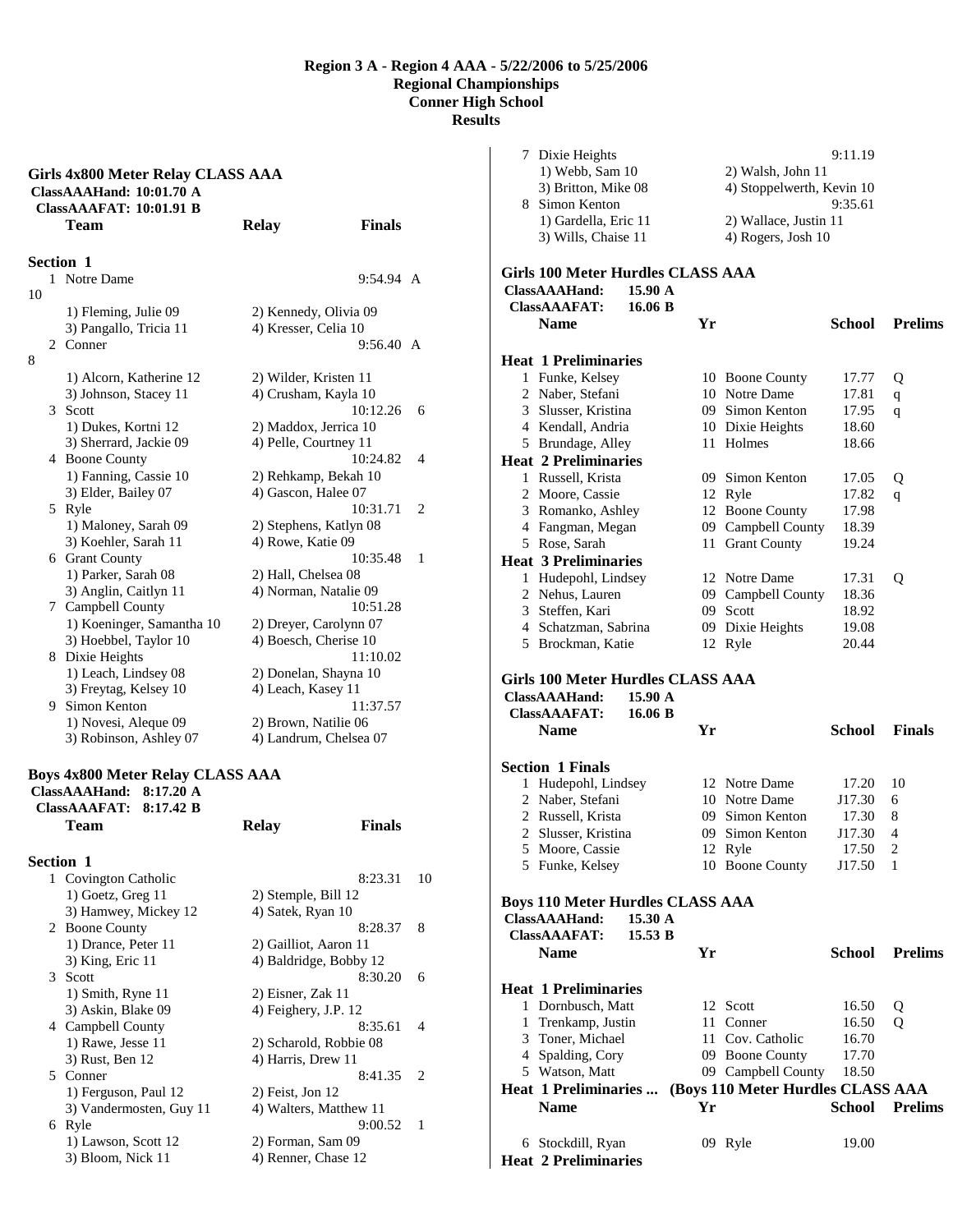**Results** 

| 1      | Margolis, Chris                              |          | 12 Cov. Catholic                 | 16.10          | Q              |
|--------|----------------------------------------------|----------|----------------------------------|----------------|----------------|
|        | 2 Carter, Aubrey                             |          | 10 Dixie Heights                 | 16.20          | q              |
|        | 3 Schneider, Caleb                           |          | 09 Campbell County               | 17.80          |                |
|        | 3 Damico, Adam                               |          | 10 Simon Kenton                  | 17.80          |                |
|        | --- Dewey, Kevin                             |          | 12 Scott                         | DQ             |                |
|        | <b>Heat 3 Preliminaries</b>                  |          |                                  |                |                |
|        | 1 Gibson, Ronnell<br>2 Jones, Jeremiah       | 12       | 10 Holmes<br><b>Boone County</b> | 15.90<br>16.30 | Q              |
|        | 3 Vogelpohl, Brad                            | 11       | Ryle                             | 17.80          | q              |
|        | 4 Vaughn, Ryan                               | 10       | Simon Kenton                     | 18.30          |                |
|        | --- Lemons, Kerry                            | 11       | <b>Grant County</b>              | <b>DNF</b>     |                |
|        |                                              |          |                                  |                |                |
|        | <b>Boys 110 Meter Hurdles CLASS AAA</b>      |          |                                  |                |                |
|        | ClassAAAHand:<br>15.30 A                     |          |                                  |                |                |
|        | <b>ClassAAAFAT:</b><br>15.53 B               |          |                                  |                |                |
|        | <b>Name</b>                                  | Yr       |                                  | <b>School</b>  | <b>Finals</b>  |
|        |                                              |          |                                  |                |                |
|        | <b>Section 1 Finals</b><br>1 Gibson, Ronnell |          |                                  |                |                |
|        | 2 Margolis, Chris                            |          | 10 Holmes<br>12 Cov. Catholic    | 15.84<br>16.04 | 10<br>8        |
|        | 3 Jones, Jeremiah                            |          | 12 Boone County                  | 16.14          | 6              |
|        | 4 Dornbusch, Matt                            | 12       | Scott                            | 16.45          | 4              |
|        | 5 Carter, Aubrey                             |          | 10 Dixie Heights                 | 16.89          | 2              |
|        | 6 Trenkamp, Justin                           |          | 11 Conner                        | 17.09          | 1              |
|        |                                              |          |                                  |                |                |
|        | <b>Girls 100 Meter Dash CLASS AAA</b>        |          |                                  |                |                |
|        | ClassAAAHand:<br>12.60 A                     |          |                                  |                |                |
|        | <b>ClassAAAFAT:</b><br>12.77 B               |          |                                  |                |                |
|        | <b>Name</b>                                  | Yr       |                                  | <b>School</b>  | <b>Prelims</b> |
|        |                                              |          |                                  |                |                |
|        |                                              |          |                                  |                |                |
|        | <b>Heat 1 Preliminaries</b>                  |          |                                  |                |                |
|        | 1 Buerger, Emily                             |          | 10 Ryle                          | 13.30          | Q              |
|        | 2 Dunn, Meagan                               | 10<br>11 | Simon Kenton                     | 13.37<br>14.11 | q              |
|        | 3 Brown, Maria<br>4 Nelson, Beth             |          | <b>Boone County</b><br>10 Scott  | 14.43          |                |
|        | <b>Heat 2 Preliminaries</b>                  |          |                                  |                |                |
|        | 1 Baker, Alex                                |          | 10 Campbell County               | 13.55          | Q              |
|        | 2 Klensch, Sara                              |          | 09 Notre Dame                    | 13.63          | q              |
|        | 3 Yaeger, Emily                              |          | 10 Grant County                  | 13.93          |                |
|        | 4 Strucke, Jocelyn                           |          | 10 Conner                        | 14.28          |                |
|        | <b>Heat 3 Preliminaries</b>                  |          |                                  |                |                |
| 1      | Bramladge, Jessica                           |          | 10 Notre Dame                    | 13.23          | Q              |
|        | 2 Feller, Rawni                              | 10       | Ryle                             | 13.89          |                |
|        | 3 Nason, Nicole                              | 12       | Simon Kenton                     | 14.31          |                |
|        | 4 Brumley, Lauren                            |          | 10 Campbell County               | 14.95          |                |
|        | <b>Heat 4 Preliminaries</b>                  |          |                                  |                |                |
|        | 1 Eychmans, Rachel                           |          | 09 Dixie Heights                 | 13.00          | Q              |
|        | 2 Bowers, Morganne                           | 08       | <b>Grant County</b>              | 14.00          |                |
|        | 3 May, Josette                               | 09       | <b>Boone County</b>              | 14.14          |                |
|        | 4 Gibson, Leah                               | 07       | Scott                            | 14.28          |                |
|        | <b>Girls 100 Meter Dash CLASS AAA</b>        |          |                                  |                |                |
|        | 12.60 A<br>ClassAAAHand:                     |          |                                  |                |                |
|        | <b>ClassAAAFAT:</b><br>12.77 B               |          |                                  |                |                |
|        | Name                                         | Yr       |                                  | <b>School</b>  | <b>Finals</b>  |
|        |                                              |          |                                  |                |                |
|        | <b>Section 1 Finals</b>                      |          |                                  |                |                |
| 1      | Bramladge, Jessica                           |          | 10 Notre Dame                    | 13.06          | 10             |
| 2<br>3 | Eychmans, Rachel<br>Buerger, Emily           |          | 09 Dixie Heights<br>10 Ryle      | 13.11<br>13.41 | 8<br>6         |

|   | 4 Dunn, Meagan                       |          | 10 Simon Kenton           | 13.71          | 4              |
|---|--------------------------------------|----------|---------------------------|----------------|----------------|
|   | 5 Baker, Alex                        |          | 10 Campbell County        | 13.76          | 2              |
|   | 6 Klensch, Sara                      |          | 09 Notre Dame             | 13.82          | 1              |
|   |                                      |          |                           |                |                |
|   |                                      |          |                           |                |                |
|   | <b>Boys 100 Meter Dash CLASS AAA</b> |          |                           |                |                |
|   | ClassAAAHand:<br>11.00 A             |          |                           |                |                |
|   | <b>ClassAAAFAT:</b><br>11.21 B       |          |                           |                |                |
|   | <b>Name</b>                          | Yr       |                           | <b>School</b>  | <b>Prelims</b> |
|   |                                      |          |                           |                |                |
|   | <b>Heat 1 Preliminaries</b>          |          |                           |                |                |
|   | 1 Pabst, Eric                        | 11       | Holmes                    | 11.74          | Q              |
|   | 2 Casteneda, Joe                     |          | 11 Cov. Catholic          | 11.84          | q              |
|   | 3 Gibson, Kyle                       |          | 12 Boone County           | 11.90          |                |
|   | 4 Rutheford, Michael                 |          | 09 Ryle                   | 12.38          |                |
|   | 5 Akerson, DJ                        | 11       | Simon Kenton              | 12.66          |                |
|   |                                      |          |                           |                |                |
|   | <b>Heat 2 Preliminaries</b>          |          |                           |                |                |
|   | 1 Bogle, Shawn                       |          | 10 Boone County           | 11.78          | Q              |
|   | 2 Gibson, Ronnell                    |          | 10 Holmes                 | 11.86          |                |
|   | 3 Whitehead, Chris                   |          | 12 Scott                  | 11.96          |                |
|   | 4 Jett, Mitchell                     |          | 10 Dixie Heights          | 12.25          |                |
|   | <b>Heat 3 Preliminaries</b>          |          |                           |                |                |
|   | 1 Smith, Joe                         |          | 12 Cov. Catholic          | 11.70          | Q              |
|   | 2 Brosmore, Kyle                     |          | 12 Scott                  | 11.79          | q              |
|   | 3 Popp, Johnny                       |          | 12 Campbell County        | 12.01          |                |
|   | <b>Heat 4 Preliminaries</b>          |          |                           |                |                |
|   | 1 Lemons, Kerry                      | 11       | <b>Grant County</b>       | 11.92          | Q              |
|   | 2 Maloney, Tim                       |          | 12 Ryle                   | 12.01          |                |
|   | 3 Kentrup, Chris                     |          | 10 Simon Kenton           | 12.16          |                |
|   |                                      |          |                           |                |                |
|   | 4 Marino, Chris                      | 11<br>11 | Campbell County<br>Conner | 12.47          |                |
|   | 5 Norris, Charles                    |          |                           | 12.66          |                |
|   |                                      |          |                           |                |                |
|   | <b>Boys 100 Meter Dash CLASS AAA</b> |          |                           |                |                |
|   | ClassAAAHand:<br>11.00 A             |          |                           |                |                |
|   | <b>ClassAAAFAT:</b><br>11.21 B       |          |                           |                |                |
|   | <b>Name</b>                          | Yr       |                           | School         | <b>Finals</b>  |
|   |                                      |          |                           |                |                |
|   | <b>Section 1 Finals</b>              |          |                           |                |                |
| 1 | Smith, Joe                           |          | 12 Cov. Catholic          | 11.44          | 10             |
|   | 2 Brosmore, Kyle                     |          | 12 Scott                  | 11.67          | 8              |
|   | 3 Pabst, Eric                        |          | 11 Holmes                 | 11.70          | 6              |
|   |                                      |          |                           | 11.81          | 4              |
|   | 4 Casteneda, Joe                     |          | 11 Cov. Catholic          |                |                |
|   | 5 Bogle, Shawn                       |          | 10 Boone County           | 11.82          | 2              |
|   | 6 Lemons, Kerry                      | 11       | <b>Grant County</b>       | 11.94          | 1              |
|   |                                      |          |                           |                |                |
|   | Girls 4x200 Meter Relay CLASS AAA    |          |                           |                |                |
|   | <b>ClassAAAHand:</b><br>1:48.10 A    |          |                           |                |                |
|   | <b>ClassAAAFAT:</b><br>1:48.32 B     |          |                           |                |                |
|   | Team                                 |          | <b>Relay</b>              | <b>Prelims</b> |                |
|   |                                      |          |                           |                |                |
|   | <b>Heat 1 Preliminaries</b>          |          |                           |                |                |
|   |                                      |          |                           |                |                |
|   | 1 Ryle                               |          |                           | 1:50.87        | Q              |
|   | 1) Santiago, Brittnay 12             |          | 2) McHugh, Rachel 12      |                |                |
|   | 3) Feller, Rawni 10                  |          | 4) Buerger, Emily 10      |                |                |
|   | 2 Dixie Heights                      |          |                           | 1:53.85        | Q              |
|   | 1) Montgomery, Lauryn 10             |          | 2) Kendall, Andria 10     |                |                |
|   | 3) Eychmans, Rachel 09               |          | 4) Herron, Shannon 12     |                |                |
|   | 3 Conner                             |          |                           | 1:57.38        | q              |
|   |                                      |          |                           |                |                |
|   | 1) Strucke, Jocelyn 10               |          | 2) Schmoll, LeighAnne 08  |                |                |
|   | 3) Smith, Kara 08<br>4 Scott         |          | 4) Ginn, Ashley 11        | 1:59.26        |                |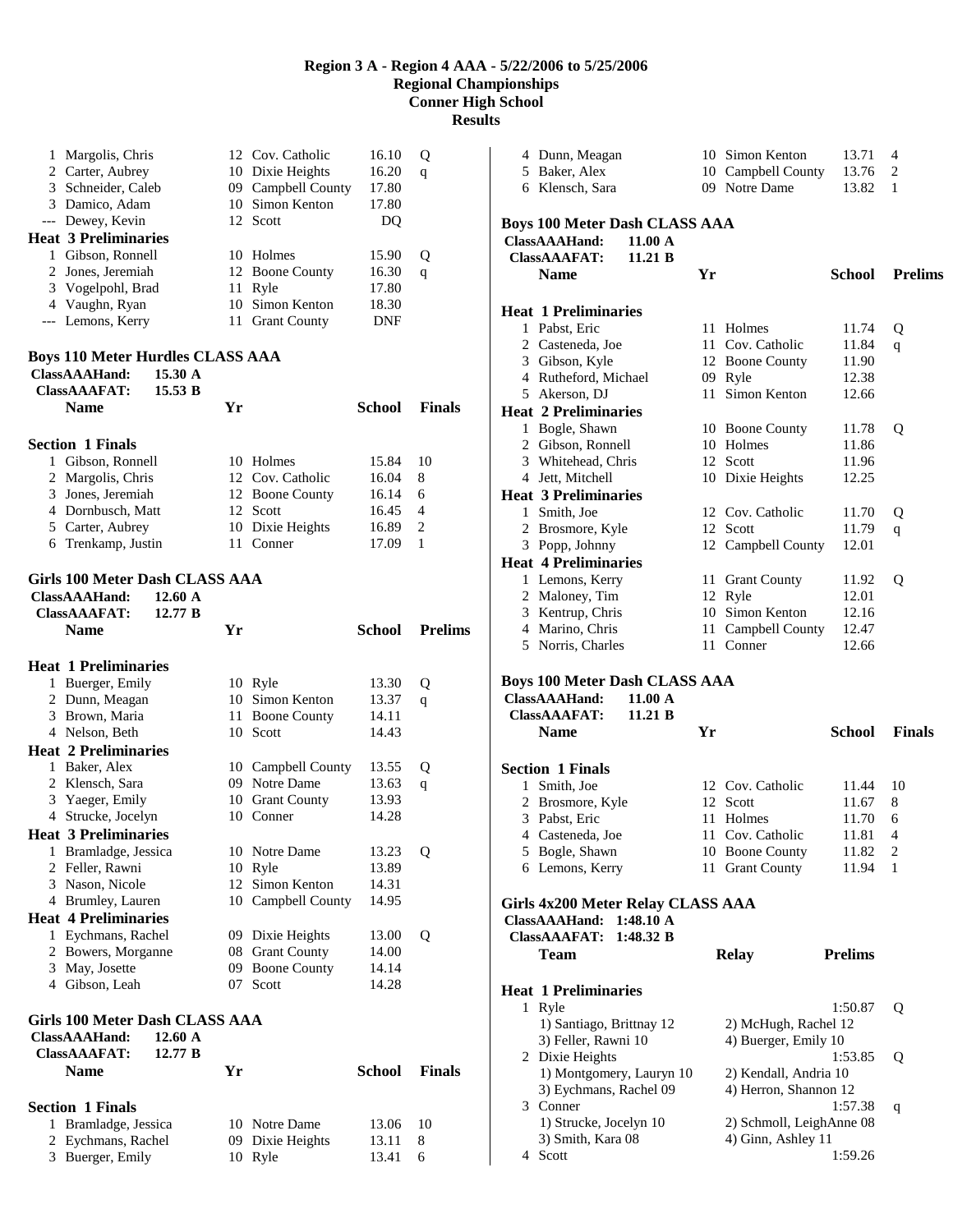1) Nelson, Beth 10 2) Steffen, Kari 09 3) Gibson, Leah 07 4) Featherstone, Stacie 10 **Heat 2 Preliminaries** 

1 Notre Dame 1:50.22 Q 1) Hearn, Sara 12 2) Moser, Courtney 12 3) Ruberg, Michelle 10 4) Board, Jamie 11 2 Simon Kenton 1:52.88 Q 1) Ponzer, Alli 08 2) Dunn, Meagan 10 3) Russell, Krista 09 4) Nason, Nicole 12 3 Boone County 1:55.53 q 1) Brown, Maria 11 2) Sester, Carissa 12 3) Schneider, Kayla 10 4) McElfresh, Krystal 10 4 Campbell County 1:58.09 1) Beck, Sarah 12 2) Scott, Abbey 09 3) Meyer, Lacee 11 4) Nehus, Lauren 09 5 Grant County 2:05.05 1) McDaniel, Megan 11 2) Smith, Chandler 07 3) Simpson, Kim 09 4) Rose, Sarah 11

### **Girls 4x200 Meter Relay CLASS AAA**

**ClassAAAHand: 1:48.10 A ClassAAAFAT: 1:48.32 B** 

**Team Relay Finals Section 1 Finals**  1 Notre Dame 1:50.29 10 1) Hearn, Sara 12 2) Moser, Courtney 12 3) Board, Jamie 11 4) Ruberg, Michelle 10 2 Ryle 1:51.20 8 1) Buerger, Emily 10 2) Santiago, Brittnay 12 3) Feller, Rawni 10 4) McHugh, Rachel 12 3 Dixie Heights 1:53.74 6 1) Montgomery, Lauryn 10 2) Kendall, Andria 10 3) Eychmans, Rachel 09 4) Herron, Shannon 12 4 Simon Kenton 1:54.15 4 1) Ponzer, Alli 08 2) Dunn, Meagan 10 3) Russell, Krista 09 4) Nason, Nicole 12 5 Boone County 1:54.87 2 1) Brown, Maria 11 2) Sester, Carissa 12 3) Schneider, Kayla 10 4) McElfresh, Krystal 10 6 Conner 2:04.88 1 1) Birkhead, Lainey 11 2) Schmoll, LeighAnne 08 3) Smith, Kara 08 4) Strucke, Jocelyn 10

### **Boys 4x200 Meter Relay CLASS AAA**

**ClassAAAHand: 1:31.60 A ClassAAAFAT: 1:31.84 B Team Relay Prelims Heat 1 Preliminaries**  1 Boone County 1:34.87 Q 1) Jones, Jeremiah 12 2) Draper, Mikah 10 3) Kammer, Anthony 12 4) Gibson, Kyle 12 2 Scott 1:35.35 Q 1) Williams, Ethan 10 2) Deck, Tony 10 3) Brosmore, Kyle 12 4) Spencer, Curtis 10 3 Holmes 1:36.87 q 1) Gibson, Ronnell 10 2) Pabst, Eric 11 3) Hunter, D.J. 10 4) Ford, Ahsan 09 4 Campbell County 1:38.56 q 1) Marino, Chris 11 2) Long, Chad 11

|    |    | 3) Smith, Jon 12                                     |    | 4) Popp, Johnny 12        |               |               |
|----|----|------------------------------------------------------|----|---------------------------|---------------|---------------|
|    |    | <b>Heat 2 Preliminaries</b>                          |    |                           |               |               |
|    |    | 1 Covington Catholic                                 |    |                           | 1:32.34       | Q             |
|    |    | 1) Smith, Joe 12                                     |    | 2) Schworer, Adam 11      |               |               |
|    |    | 3) Danneman, Michael 12                              |    | 4) Giese, Andy 12         |               |               |
|    |    | 2 Ryle                                               |    |                           | 1:37.40       | Q             |
|    |    | 1) Maloney, Tim 12                                   |    | 2) Stockdill, Douglass 10 |               |               |
|    |    | 3) Rutheford, Michael 09                             |    | 4) Barton, Chris 12       |               |               |
|    |    | 3 Simon Kenton                                       |    |                           | 1:39.55       |               |
|    |    | 1) Utz, Tyler 10                                     |    | 2) Jones, Logan 10        |               |               |
|    |    | 3) Bremer, Tanner 11                                 |    | 4) Kentrup, Chris 10      |               |               |
|    |    | 4 Conner                                             |    |                           | 1:39.79       |               |
|    |    | 1) Gulla, Frank 09                                   |    | 2) Tullius, Michael 10    |               |               |
|    |    | 3) Shipp, Justin 10                                  |    | 4) Norris, Charles 11     |               |               |
|    | 5. | Dixie Heights                                        |    |                           | 1:47.53       |               |
|    |    | 1) Bagley, Shawn 11                                  |    | 2) Hood, Andrew 09        |               |               |
|    |    | 3) Huth, Damen 10                                    |    | 4) Sturgeon, Kyle 09      |               |               |
|    |    |                                                      |    |                           |               |               |
|    |    | <b>Boys 4x200 Meter Relay CLASS AAA</b>              |    |                           |               |               |
|    |    | <b>ClassAAAHand:</b><br>$1:31.60 \text{ A}$          |    |                           |               |               |
|    |    | <b>ClassAAAFAT:</b><br>1:31.84 B                     |    |                           |               |               |
|    |    | Team                                                 |    |                           | <b>Finals</b> |               |
|    |    |                                                      |    | <b>Relay</b>              |               |               |
|    |    |                                                      |    |                           |               |               |
|    |    | <b>Section 1 Finals</b>                              |    |                           |               |               |
|    |    | 1 Covington Catholic                                 |    |                           | 1:33.23       | 10            |
|    |    | 1) Smith, Joe 12                                     |    | 2) Schworer, Adam 11      |               |               |
|    |    | 3) Danneman, Michael 12                              |    | 4) Giese, Andy 12         |               |               |
|    |    | 2 Boone County                                       |    |                           | 1:35.25       | 8             |
|    |    | 1) Draper, Mikah 10                                  |    | 2) Jones, Jeremiah 12     |               |               |
|    |    | 3) Kammer, Anthony 12                                |    | 4) Gibson, Kyle 12        |               |               |
|    |    | 3 Scott                                              |    |                           | 1:36.81       | 6             |
|    |    | 1) Brosmore, Kyle 12                                 |    | 2) Deck, Tony 10          |               |               |
|    |    | 3) Finn, Kyle 12                                     |    | 4) Olds, Nathan 12        |               |               |
|    |    | 4 Ryle                                               |    |                           | 1:37.15       | 4             |
|    |    | 1) Maloney, Tim 12                                   |    | 2) Rutheford, Michael 09  |               |               |
|    |    | 3) Stockdill, Douglass 10                            |    | 4) Barton, Chris 12       |               |               |
|    |    | Section 1 Finals  (Boys 4x200 Meter Relay CLASS AAA) |    |                           |               |               |
|    |    | <b>Team</b>                                          |    | <b>Relay</b>              | <b>Finals</b> |               |
|    |    |                                                      |    |                           |               |               |
|    |    | 5 Campbell County                                    |    |                           | 1:38.46       | 2             |
|    |    | 1) Marino, Chris 11                                  |    | 2) Long, Chad 11          |               |               |
|    |    | 3) Smith, Jon 12                                     |    | 4) Popp, Johnny 12        |               |               |
|    |    | 6 Holmes                                             |    |                           | 1:39.85       | 1             |
|    |    | 1) Gibson, Ronnell 10                                |    | 2) Pabst, Eric 11         |               |               |
|    |    | 3) Hunter, D.J. 10                                   |    | 4) Ford, Ahsan 09         |               |               |
|    |    |                                                      |    |                           |               |               |
|    |    | Girls 1600 Meter Run CLASS AAA                       |    |                           |               |               |
|    |    | 5:18.20 A<br><b>ClassAAAHand:</b>                    |    |                           |               |               |
|    |    | <b>ClassAAAFAT:</b><br>5:18.37 B                     |    |                           |               |               |
|    |    | <b>Name</b>                                          | Yr |                           | School        | <b>Finals</b> |
|    |    |                                                      |    |                           |               |               |
|    |    | <b>Section 1</b>                                     |    |                           |               |               |
|    | 1  | Dukes, Kortni                                        |    | 12 Scott                  | 5:07.84 A     |               |
| 10 |    |                                                      |    |                           |               |               |
|    |    | 2 Alcorn, Katherine                                  |    | 12 Conner                 | 5:13.75 A     |               |
| 8  |    |                                                      |    |                           |               |               |
|    |    | 3 Pangallo, Tricia                                   |    | 11 Notre Dame             | 5:26.59       | 6             |
|    |    | 4 Kresser, Celia                                     |    | 10 Notre Dame             | 5:27.75       | 4             |
|    |    | 5 Maddox, Jerrica                                    |    | 10 Scott                  | 5:43.32       | 2             |
|    |    | 6 Koehler, Sarah                                     |    | 11 Ryle                   | 5:57.27       | 1             |
|    |    | 7 Brown, Natilie                                     |    | 06 Simon Kenton           | 6:06.96       |               |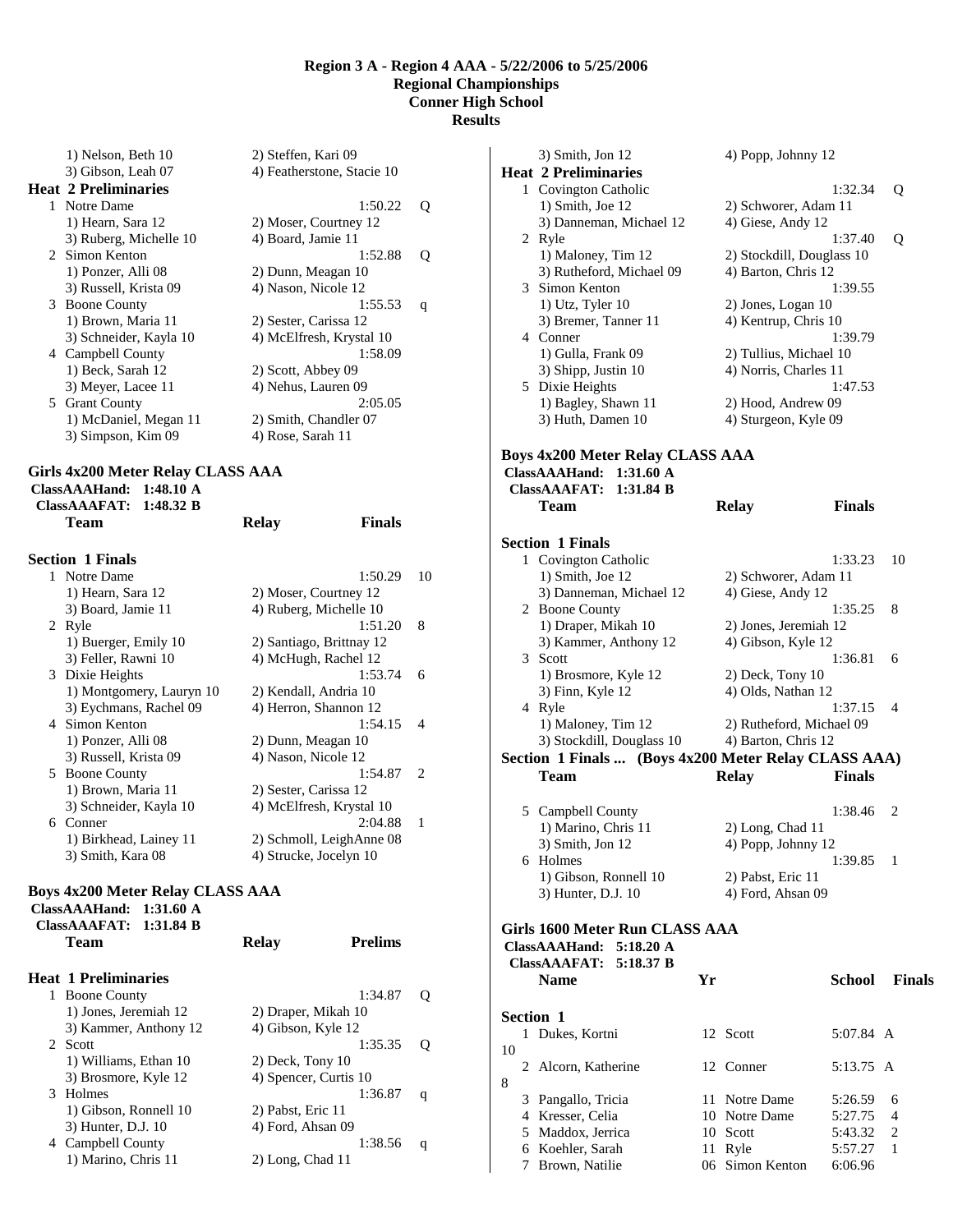8 Rowe, Katie 09 Ryle 6:10.24<br>9 Boesch, Cherise 10 Campbell County 6:12.40 9 Boesch, Cherise 10 Campbell County 6:12.40<br>10 Rehkamp, Bekah 10 Boone County 6:13.80 10 Rehkamp, Bekah<br>11 Elder, Bailey 07 Boone County 6:20.47<br>07 Simon Kenton 6:20.76 12 Landrum, Chelsea 07 Simon Kenton 6:20.76

| 13 Hoebbel, Taylor  | 10 Campbell County 6:24.99 |         |
|---------------------|----------------------------|---------|
| 14 Schultz, Sarah   | 11 Dixie Heights           | 6:26.96 |
| 15 McDaniel, Katie  | 08 Grant County            | 6:28.18 |
| 16 Schmitt, Chelsea | 11 Conner                  | 6:51.29 |

# **Boys 1600 Meter Run CLASS AAA**

|                  | 4:26.60 $\AA$<br>ClassAAAHand:<br>ClassAAAFAT: $1:26.75$ B |    |                         |         |               |
|------------------|------------------------------------------------------------|----|-------------------------|---------|---------------|
|                  | <b>Name</b>                                                | Yr |                         | School  | <b>Finals</b> |
| <b>Section 1</b> |                                                            |    |                         |         |               |
| 1                | Harris, Drew                                               | 11 | Campbell County 4:30.26 |         | 10            |
| 2                | Feighery, J.P.                                             | 12 | Scott                   | 4:31.89 | 8             |
| 3                | Eldridge, Daniel                                           | 11 | <b>Grant County</b>     | 4:34.86 | 6             |
| 4                | Smith, Ryne                                                | 11 | Scott                   | 4:39.93 | 4             |
| 5                | Ferguson, Paul                                             | 12 | Conner                  | 4:40.98 | 2             |
| 6                | Drance, Peter                                              | 11 | <b>Boone County</b>     | 4:42.17 | 1             |
| 7                | Rawe, Jesse                                                | 11 | Campbell County         | 4:46.95 |               |
| 8                | Murray, Kevin                                              |    | 10 Cov. Catholic        | 4:48.01 |               |
| 9                | Vandermosten, Guy                                          | 11 | Conner                  | 4:50.35 |               |
| 10               | Britton, Mike                                              |    | 08 Dixie Heights        | 4:51.48 |               |
| 11               | Uthe, Pete                                                 | 12 | Cov. Catholic           | 4:57.45 |               |
| 12               | Forman, Sam                                                | 09 | Ryle                    | 5:04.02 |               |
| 13               | Bloom, Nick                                                | 11 | Ryle                    | 5:08.08 |               |
| 14               | Jump, Aaron                                                | 09 | <b>Grant County</b>     | 5:51.51 |               |
| 15               | Hardy, Aaron                                               | 12 | Simon Kenton            | 6:00.00 |               |

#### **Girls 4x100 Meter Relay CLASS AAA ClassAAAHand: 51.40 A**

|   | <b>ClassAAAFAT:</b><br>51.64 B |                       |                            |   |
|---|--------------------------------|-----------------------|----------------------------|---|
|   | <b>Team</b>                    | <b>Relay</b>          | <b>Prelims</b>             |   |
|   | <b>Heat 1 Preliminaries</b>    |                       |                            |   |
| 1 | Ryle                           |                       | 52.98                      | 0 |
|   | 1) Santiago, Brittnay 12       | 2) McHugh, Rachel 12  |                            |   |
|   | 3) Feller, Rawni 10            | 4) Buerger, Emily 10  |                            |   |
|   | 2 Dixie Heights                |                       | 54.42                      | 0 |
|   | 1) Montgomery, Lauryn 10       | 2) Kendall, Andria 10 |                            |   |
|   | 3) Eychmans, Rachel 09         | 4) Herron, Shannon 12 |                            |   |
|   | 3 Campbell County              |                       | 56.27                      |   |
|   | 1) Brumley, Lauren 10          |                       | 2) Huenefeld, Brittany 11  |   |
|   | 3) Meyer, Lacee 11             | 4) Fangman, Megan 09  |                            |   |
| 4 | <b>Scott</b>                   |                       | 56.74                      |   |
|   | 1) Nelson, Beth 10             | 2) Steffen, Kari 09   |                            |   |
|   | 3) Gibson, Leah 07             |                       | 4) Featherstone, Stacie 10 |   |
|   | <b>Heat 2 Preliminaries</b>    |                       |                            |   |
|   | 1 Notre Dame                   |                       | 51.86                      | 0 |
|   | 1) Hearn, Sara 12              | 2) Moser, Courtney 12 |                            |   |
|   | 3) Ruberg, Michelle 10         |                       | 4) Bramladge, Jessica 10   |   |
|   | 2 Simon Kenton                 |                       | 52.49                      | Q |
|   | 1) Ponzer, Alli 08             | 2) Dunn, Meagan 10    |                            |   |
|   | 3) Wagner, Katie 12            | 4) Russell, Krista 09 |                            |   |
| 3 | <b>Boone County</b>            |                       | 53.93                      | q |
|   | 1) Sester, Carissa 12          | 2) Flannery, Colby 11 |                            |   |
|   | 3) Brown, Maria 11             | 4) Funke, Kelsey 10   |                            |   |
| 4 | Conner                         |                       | 56.09                      | q |

|              | 1) Strucke, Jocelyn 10<br>3) Birkhead, Lainey 11<br>5 Grant County | 2) Schmoll, LeighAnne 08<br>4) Ginn, Ashley 11 | 1:00.12        |
|--------------|--------------------------------------------------------------------|------------------------------------------------|----------------|
|              | 1) Smith, Chandler 07<br>3) McDaniel, Megan 11                     | 2) Simpson, Kim 09<br>4) Bowers, Morganne 08   |                |
|              | <b>Girls 4x100 Meter Relay CLASS AAA</b>                           |                                                |                |
|              | <b>ClassAAAHand:</b><br>51.40 A                                    |                                                |                |
|              | <b>ClassAAAFAT:</b><br>51.64 B                                     |                                                |                |
|              | Team                                                               | <b>Relay</b>                                   | <b>Finals</b>  |
|              | <b>Section 1 Finals</b>                                            |                                                |                |
|              | 1 Notre Dame                                                       |                                                | 51.65<br>10    |
|              | 1) Hearn, Sara 12                                                  | 2) Moser, Courtney 12                          |                |
|              | 3) Ruberg, Michelle 10                                             | 4) Bramladge, Jessica 10                       |                |
|              | 2 Ryle                                                             |                                                | 52.35<br>8     |
|              | 1) Santiago, Brittnay 12                                           | 2) McHugh, Rachel 12                           |                |
|              | 3) Feller, Rawni 10                                                | 4) Buerger, Emily 10                           |                |
|              | 3 Simon Kenton                                                     |                                                | 52.63<br>6     |
|              | 1) Ponzer, Alli 08                                                 | 2) Dunn, Meagan 10                             |                |
|              | 3) Wagner, Katie 12                                                | 4) Russell, Krista 09                          |                |
|              | 4 Boone County                                                     |                                                | 53.23<br>4     |
|              | 1) Funke, Kelsey 10                                                | 2) Brown, Maria 11                             |                |
|              | 3) Sester, Carissa 12                                              | 4) Flannery, Colby 11                          |                |
|              | 5 Conner                                                           |                                                | 56.45<br>2     |
|              | 1) Birkhead, Lainey 11                                             | 2) Ginn, Ashley 11                             |                |
|              | 3) Strucke, Jocelyn 10                                             | 4) Schmoll, LeighAnne 08                       |                |
|              |                                                                    |                                                |                |
|              | <b>Boys 4x100 Meter Relay CLASS AAA</b>                            |                                                |                |
|              | <b>ClassAAAHand:</b><br>44.00 A                                    |                                                |                |
|              |                                                                    |                                                |                |
|              |                                                                    |                                                |                |
|              | <b>ClassAAAFAT:</b><br>44.24 B                                     |                                                |                |
|              | Team                                                               | <b>Relay</b>                                   | <b>Prelims</b> |
|              |                                                                    |                                                |                |
| $\mathbf{1}$ | <b>Heat 1 Preliminaries</b>                                        |                                                |                |
|              | Scott                                                              |                                                | 45.07<br>Q     |
|              | 1) Brosmore, Kyle 12                                               | 2) Spencer, Curtis 10                          |                |
|              | 3) Whitehead, Chris 12                                             | 4) Finn, Kyle 12                               |                |
|              | 2 Boone County                                                     |                                                | 46.28<br>Q     |
|              | 1) Jones, Jeremiah 12                                              | 2) Kammer, Anthony 12                          |                |
|              | 3) Draper, Mikah 10                                                | 4) Gibson, Kyle 12                             |                |
|              | 3 Dixie Heights                                                    |                                                | 47.23<br>q     |
|              | 1) Bagley, Shawn 11                                                | 2) Carter, Aubrey 10                           |                |
|              | 3) Huth, Damen 10                                                  | 4) Jett, Mitchell 10                           |                |
|              | 4 Campbell County                                                  |                                                | 47.36<br>q     |
|              | 1) Marino, Chris 11                                                | 2) Long, Chad 11                               |                |
|              | 3) Addie, Chris 11                                                 | 4) Popp, Johnny 12                             |                |
|              | <b>Heat 2 Preliminaries</b>                                        |                                                |                |
|              | 1 Covington Catholic                                               |                                                | 45.08<br>Q     |
|              | 1) Smith, Joe 12                                                   | 2) Schworer, Adam 11                           |                |
|              | 3) Casteneda, Joe 11                                               | 4) Giese, Andy 12                              |                |
|              | 2 Holmes                                                           |                                                | 46.46<br>Q     |
|              | 1) Gibson, Ronnell 10                                              | 2) Pabst, Eric 11                              |                |
|              | 3) Hunter, D.J. 10                                                 | 4) Ford, Ahsan 09                              |                |
|              | 3 Conner                                                           |                                                | 47.82          |
|              | 1) Gulla, Frank 09                                                 | 2) Tullius, Michael 10                         |                |
|              | 3) Rogers, Matthew 09                                              | 4) Norris, Charles 11                          |                |
|              | 4 Ryle                                                             |                                                | 48.42          |
|              | 1) Morgan, Drew 12                                                 | 2) Maloney, Tim 12                             |                |
|              | 3) Rutheford, Michael 09                                           | 4) Lamping, Josh 09                            |                |
|              | 5 Simon Kenton                                                     |                                                | 48.43          |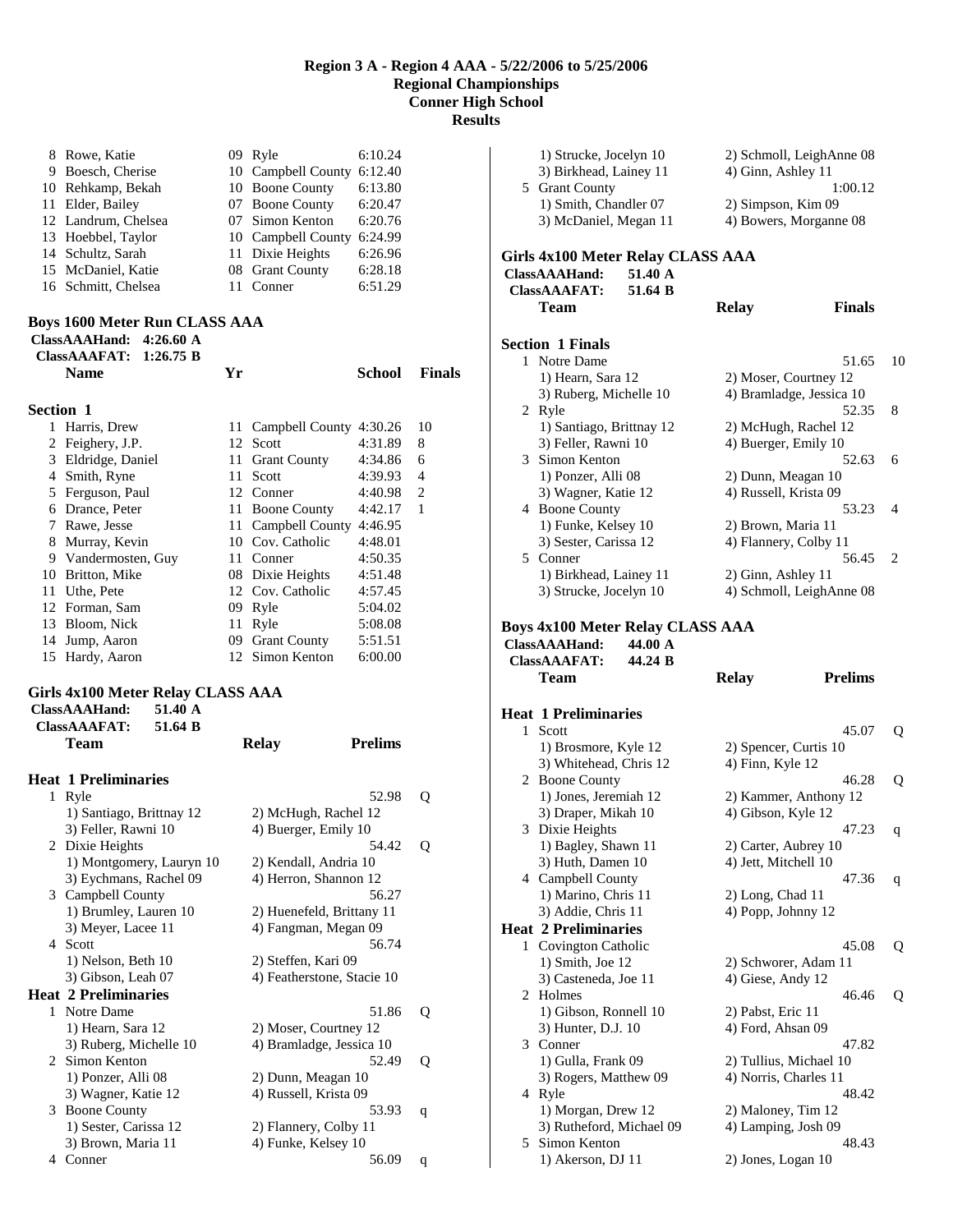3) Vaughn, Ryan 10 4) Kentrup, Chris 10 **Boys 4x100 Meter Relay CLASS AAA ClassAAAHand: 44.00 A ClassAAAFAT: 44.24 B Team Relay Finals Section 1 Finals**  1 Covington Catholic 44.52 10 1) Smith, Joe 12 2) Schworer, Adam 11 3) Casteneda, Joe 11 4) Giese, Andy 12 2 Scott 45.11 8 1) Brosmore, Kyle 12 2) Spencer, Curtis 10 3) Finn, Kyle 12 4) Whitehead, Chris 12 3 Boone County 45.44 6 1) Jones, Jeremiah 12 2) Bogle, Shawn 10 3) Draper, Mikah 10 4) Gibson, Kyle 12 4 Holmes 45.88 4 1) Gibson, Ronnell 10 2) Pabst, Eric 11 3) Hunter, D.J. 10 4) Ford, Ahsan 09 5 Campbell County 46.46 2 1) Addie, Chris 11 2) Long, Chad 11 3) Marino, Chris 11 4) Popp, Johnny 12 **Girls 400 Meter Dash CLASS AAA ClassAAAHand: 59.90 A ClassAAAFAT: 1:00.07 B Name Yr School Prelims Heat 1 Preliminaries**  1 Baker, Alex 10 Campbell County 1:02.95 Q 2 Yaeger, Emily 10 Grant County 1:04.41 q 3 Smith, Kara 08 Conner 1:05.84 4 Braun, Lindsey 11 Boone County 1:07.09 **Heat 2 Preliminaries**  1 Ponzer, Alli 08 Simon Kenton 1:05.78 Q 2 Whitaker, Cassie 11 Dixie Heights 1:07.33 3 Schmoll, LeighAnne 08 Conner 1:07.38 4 Maloney, Sarah 09 Ryle 1:08.31 **Heat 3 Preliminaries**  1 Fleming, Julie 09 Notre Dame 1:03.83 Q 2 Stephens, Katlyn 08 Ryle 1:05.35 3 Dunn, Elizabeth 09 Campbell County 1:07.91 4 Sherrard, Jackie 09 Scott 1:13.58 **Heat 4 Preliminaries**  1 Bramladge, Jessica 10 Notre Dame 1:02.66 Q 2 Leach, Kasey 11 Dixie Heights 1:03.42 q 3 Kinman, Jackie 07 Grant County 1:07.96 4 Profitt, Stephanie 09 Simon Kenton 1:08.76 5 Child, Michelle 10 Scott 1:13.29 **Girls 400 Meter Dash CLASS AAA ClassAAAHand: 59.90 A ClassAAAFAT: 1:00.07 B Name Yr School Finals Section 1 Finals**  1 Bramladge, Jessica 10 Notre Dame 1:01.69 10 2 Fleming, Julie 09 Notre Dame 1:03.27 8

3 Leach, Kasey 11 Dixie Heights 1:03.61 6

|   | 4 Yaeger, Emily                           |         |    | 10 Grant County                 | 1:06.11        | 4              |
|---|-------------------------------------------|---------|----|---------------------------------|----------------|----------------|
|   | 5 Ponzer, Alli                            |         |    | 08 Simon Kenton                 | 1:07.19        | 2              |
|   | --- Baker, Alex                           |         |    | 10 Campbell County              | FS             |                |
|   |                                           |         |    |                                 |                |                |
|   | <b>Boys 400 Meter Dash CLASS AAA</b>      |         |    |                                 |                |                |
|   | ClassAAAHand:                             | 51.00 A |    |                                 |                |                |
|   | <b>ClassAAAFAT:</b>                       | 51.18 B |    |                                 |                |                |
|   | <b>Name</b>                               |         | Yr |                                 | School         | <b>Prelims</b> |
|   |                                           |         |    |                                 |                |                |
|   | <b>Heat 1 Preliminaries</b>               |         |    |                                 |                |                |
|   | 1 Shipp, Justin                           |         |    | 10 Conner<br>11 Boone County    | 53.50          | Q              |
|   | 2 Leonard, Aurelius<br>3 Howard, Chandler |         |    | 09 Campbell County              | 56.14<br>57.54 |                |
|   | <b>Heat 2 Preliminaries</b>               |         |    |                                 |                |                |
|   | 1 Cahill, David                           |         |    | 11 Cov. Catholic                |                |                |
|   | 2 Rogers, Matthew                         |         |    | 09 Conner                       | 52.44<br>54.02 | Q              |
|   | 3 Kleeman, Chad                           |         |    | 11 Simon Kenton                 | 1:00.04        |                |
|   | <b>Heat 3 Preliminaries</b>               |         |    |                                 |                |                |
|   |                                           |         |    |                                 |                |                |
|   | 1 Barton, Chris                           |         |    | 12 Ryle                         | 53.07          | Q              |
|   | 2 Smith, Jon                              |         |    | 12 Campbell County              | 53.34          | q              |
|   | <b>Heat 3 Preliminaries </b>              |         |    | (Boys 400 Meter Dash CLASS AAA) |                |                |
|   | <b>Name</b>                               |         | Yr |                                 | <b>School</b>  | <b>Prelims</b> |
|   |                                           |         |    |                                 |                |                |
|   | 3 Williams, Ethan                         |         |    | 10 Scott                        | 57.55          |                |
|   | 4 Utz, Tyler                              |         |    | 10 Simon Kenton                 | 1:00.07        |                |
|   | <b>Heat 4 Preliminaries</b>               |         |    |                                 |                |                |
|   | 1 Stockdill, Steven                       |         |    | 12 Ryle                         | 52.47          | Q              |
|   | 2 Whitehead, Chris                        |         |    | 12 Scott                        | 53.50          | q              |
|   | 3 Giese, Jeff                             |         |    | 12 Cov. Catholic                | 54.04          |                |
|   | 4 Strange, Ryan                           |         |    | 10 Boone County                 | 56.33          |                |
|   | 5 Krajewski, Tim                          |         |    | 09 Dixie Heights                | 57.21          |                |
|   | <b>Boys 400 Meter Dash CLASS AAA</b>      |         |    |                                 |                |                |
|   | ClassAAAHand:                             | 51.00 A |    |                                 |                |                |
|   | <b>ClassAAAFAT:</b>                       | 51.18 B |    |                                 |                |                |
|   | <b>Name</b>                               |         | Yr |                                 | School         | <b>Finals</b>  |
|   |                                           |         |    |                                 |                |                |
|   | <b>Section 1 Finals</b>                   |         |    |                                 |                |                |
|   | 1 Cahill, David                           |         |    | 11 Cov. Catholic                | 52.23          | 10             |
|   | 2 Shipp, Justin                           |         |    | 10 Conner                       | 52.66          | 8              |
|   | 3 Smith, Jon                              |         |    | 12 Campbell County              | 53.42          | 6              |
|   | 4 Barton, Chris                           |         |    | 12 Ryle                         | 53.94          | 4              |
|   | 5 Whitehead, Chris                        |         |    | 12 Scott                        | 54.28          | $\overline{c}$ |
|   |                                           |         |    |                                 |                |                |
|   | <b>Girls 300 Meter Hurdles CLASS AAA</b>  |         |    |                                 |                |                |
|   | ClassAAAHand:                             | 48.80 A |    |                                 |                |                |
|   | <b>ClassAAAFAT:</b>                       | 49.00 B |    |                                 |                |                |
|   | <b>Name</b>                               |         | Yr |                                 | <b>School</b>  | <b>Prelims</b> |
|   |                                           |         |    |                                 |                |                |
|   | <b>Heat 1 Preliminaries</b>               |         |    |                                 |                |                |
|   | 1 Moore, Cassie                           |         |    | 12 Ryle                         | 53.1h          | Q              |
|   | 2 Herron, Shannon                         |         |    | 12 Dixie Heights                | 54.1h          |                |
|   | 3 Hall, Chelsea                           |         |    | 08 Grant County                 | 55.50          |                |
|   | 4 Brundage, Alley                         |         |    | 11 Holmes                       | 56.6h          |                |
|   | --- Flannery, Colby                       |         |    | 11 Boone County                 | DQ             |                |
|   | <b>Heat 2 Preliminaries</b>               |         |    |                                 |                |                |
|   | 1 Hudepohl, Lindsey                       |         |    | 12 Notre Dame                   | 51.80          | Q              |
| 2 | Slusser, Kristina                         |         |    | 09 Simon Kenton                 | 52.90          |                |
|   | 3 Brockman, Katie                         |         |    | 12 Ryle                         | 53.70          |                |
|   | 4 Schatzman, Sabrina                      |         |    | 09 Dixie Heights                | 53.80          |                |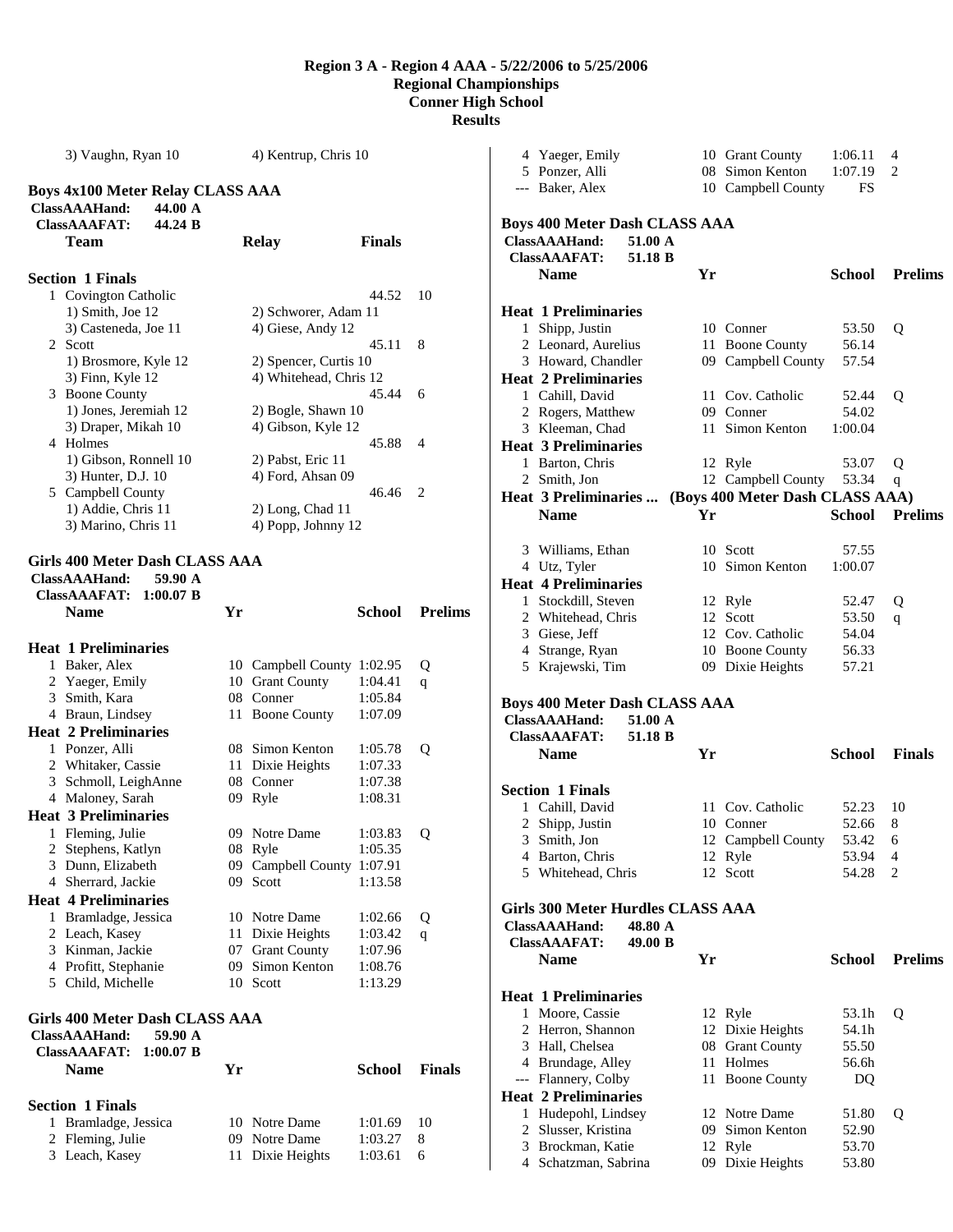**Results** 

| 5 Fangman, Megan                        |      | 09 Campbell County                     | 54.50          |                |
|-----------------------------------------|------|----------------------------------------|----------------|----------------|
| 6 Rose, Sarah                           |      | 11 Grant County                        | 54.60          |                |
| <b>Heat 3 Preliminaries</b>             |      |                                        |                |                |
| 1 Russell, Krista                       |      | 09 Simon Kenton                        | 49.50          | Q              |
| 2 Naber, Stefani                        |      | 10 Notre Dame                          | 51.70          | q              |
| 3 Funke, Kelsey                         |      | 10 Boone County                        | 52.60          | q              |
| 4 Johnson, Stacey                       | 11 - | Conner                                 | 52.80          | q              |
| 5 Nehus, Lauren                         |      | 09 Campbell County                     | 55.90          |                |
|                                         |      |                                        |                |                |
| Girls 300 Meter Hurdles CLASS AAA       |      |                                        |                |                |
| ClassAAAHand:<br>48.80 A                |      |                                        |                |                |
| <b>ClassAAAFAT:</b><br>49.00 B          |      |                                        |                |                |
| <b>Name</b>                             | Yr   |                                        | School         | <b>Finals</b>  |
|                                         |      |                                        |                |                |
| <b>Section 1 Finals</b>                 |      |                                        |                |                |
| 1 Russell, Krista                       |      | 09 Simon Kenton                        | 48.82 B        |                |
| 10                                      |      |                                        |                |                |
| 2 Naber, Stefani                        |      | 10 Notre Dame                          | 49.81          | 8              |
| 3 Funke, Kelsey                         |      | 10 Boone County                        | 49.99          | 6              |
| 4 Hudepohl, Lindsey                     |      | 12 Notre Dame                          | 50.43          | 4              |
| 5 Moore, Cassie                         |      | 12 Ryle                                | 50.82          | 2              |
| 6 Johnson, Stacey                       |      | 11 Conner                              | 52.62          | 1              |
| <b>Boys 300 Meter Hurdles CLASS AAA</b> |      |                                        |                |                |
| <b>ClassAAAHand:</b><br>40.90 A         |      |                                        |                |                |
| <b>ClassAAAFAT:</b><br>41.08 B          |      |                                        |                |                |
| Name                                    | Yr   |                                        | <b>School</b>  | <b>Prelims</b> |
|                                         |      |                                        |                |                |
| <b>Heat 1 Preliminaries</b>             |      |                                        |                |                |
|                                         |      | 11 Conner                              | 42.50          | Q              |
|                                         |      |                                        |                |                |
| 1 Trenkamp, Justin                      | 12   | Scott                                  | 44.10          |                |
| 2 Dewey, Kevin<br>3 Long, Chad          |      |                                        | 45.10          | q<br>q         |
| 4 Nelson, Nick                          |      | 11 Campbell County<br>12 Ryle          | 45.80          |                |
|                                         |      | 09 Boone County                        | 46.80          |                |
| 5 Spalding, Cory<br>6 Damico, Adam      |      | 10 Simon Kenton                        | 48.60          |                |
| <b>Heat 2 Preliminaries</b>             |      |                                        |                |                |
| 1 Giese, Matt                           |      | 10 Cov. Catholic                       | 41.40          |                |
| 2 Carter, Aubrey                        |      |                                        | 42.20          | Q              |
| 3 Marino, Chris                         |      | 10 Dixie Heights<br>11 Campbell County | 45.20          | q              |
| 4 Thornton, Kaleb                       |      | 09 Grant County                        | 50.90          |                |
| Jones, Jeremiah<br>---                  |      | 12 Boone County                        | DQ             |                |
| <b>Heat 3 Preliminaries</b>             |      |                                        |                |                |
| 1 Giese, Andy                           |      | 12 Cov. Catholic                       | A 40.60        | Q              |
| 2 Dornbusch, Matt                       |      | 12 Scott                               | 45.60          |                |
|                                         |      | 10 Simon Kenton                        | 46.50          |                |
| 3 Ditrapani, Steven<br>4 Feist, Peter   |      | 10 Conner                              | 47.70          |                |
| 5 Stockdill, Ryan                       |      | 09 Ryle                                | 48.70          |                |
| 6 Naber, Reed                           |      | 08 Dixie Heights                       | 48.90          |                |
|                                         |      |                                        |                |                |
| <b>Boys 300 Meter Hurdles CLASS AAA</b> |      |                                        |                |                |
| 40.90 A<br>ClassAAAHand:                |      |                                        |                |                |
| ClassAAAFAT:<br>41.08 B                 |      |                                        |                |                |
| Name                                    | Yr   |                                        | <b>School</b>  | <b>Finals</b>  |
|                                         |      |                                        |                |                |
| <b>Section 1 Finals</b>                 |      |                                        |                |                |
| 1 Carter, Aubrey                        |      | 10 Dixie Heights                       | 41.78          | 10             |
| 2 Giese, Matt                           |      | 10 Cov. Catholic                       | 42.22          | 8              |
| 3 Dewey, Kevin<br>4 Long, Chad          | 11 - | 12 Scott<br>Campbell County            | 43.83<br>44.64 | 6<br>4         |

|                  | --- Giese, Andy                                                                                    |    | 12 Cov. Catholic           | DQ            |                |
|------------------|----------------------------------------------------------------------------------------------------|----|----------------------------|---------------|----------------|
|                  | Girls 800 Meter Run CLASS AAA                                                                      |    |                            |               |                |
|                  | 2:22.00 A<br><b>ClassAAAHand:</b>                                                                  |    |                            |               |                |
|                  | <b>ClassAAAFAT:</b><br>2:22.19 B                                                                   |    |                            |               |                |
|                  | <b>Name</b>                                                                                        | Yr |                            | <b>School</b> | <b>Finals</b>  |
| <b>Section 1</b> |                                                                                                    |    |                            |               |                |
|                  | 1 Alcorn, Katherine                                                                                |    | 12 Conner                  | 2:15.37 A     |                |
| 10               |                                                                                                    |    |                            |               |                |
|                  | 2 Kennedy, Olivia                                                                                  |    | 09 Notre Dame              | 2:24.05       | 8              |
|                  | 3 Norman, Natalie                                                                                  |    | 09 Grant County            | 2:25.99       | 6              |
|                  | 4 Rowe, Katie                                                                                      |    | 09 Ryle                    | 2:28.61       | 4              |
|                  | 5 Wilder, Kristen                                                                                  |    | 11 Conner                  | 2:32.22       | 2              |
|                  | 6 Fanning, Cassie                                                                                  |    | 10 Boone County            | 2:33.60       | 1              |
|                  | 7 Pelle, Courtney                                                                                  |    | 11 Scott                   | 2:36.01       |                |
|                  | Section 1  (Girls 800 Meter Run CLASS AAA)                                                         |    |                            |               |                |
|                  | <b>Name</b>                                                                                        | Yr |                            | School        | <b>Finals</b>  |
|                  | 8 Schrorer, Sarah                                                                                  |    | 10 Notre Dame              | 2:36.72       |                |
|                  | 9 Gascon, Halee                                                                                    |    | 07 Boone County            | 2:40.49       |                |
|                  | 10 Koeninger, Samantha                                                                             |    | 10 Campbell County 2:40.58 |               |                |
|                  | 11 Freytag, Kelsey                                                                                 |    | 10 Dixie Heights           | 2:41.40       |                |
|                  | 12 Clinebell, Kelcey                                                                               | 07 | Scott                      | 2:43.07       |                |
|                  | 13 Call, Chloe                                                                                     |    | 09 Ryle                    | 2:44.09       |                |
|                  | 14 Brown, Natilie                                                                                  |    | 06 Simon Kenton            | 2:45.54       |                |
|                  | 15 Schultz, Kayla                                                                                  |    | 09 Campbell County 2:45.97 |               |                |
|                  | 16 Novesi, Aleque                                                                                  |    | 09 Simon Kenton            | 2:53.86       |                |
|                  | <b>Boys 800 Meter Run CLASS AAA</b><br>ClassAAAHand: 1:59.70 A<br><b>ClassAAAFAT:</b><br>1:59.91 B |    |                            |               |                |
|                  | <b>Name</b>                                                                                        | Yr |                            | School        | <b>Finals</b>  |
| Section 1        |                                                                                                    |    |                            |               |                |
| 1                | Baldridge, Bobby                                                                                   |    | 12 Boone County            | 2:00.43       | 10             |
|                  | 2 Feist, Jon                                                                                       |    | 12 Conner                  | 2:00.77       | 8              |
|                  | 3 Stoppelwerth, Kevin                                                                              |    | 10 Dixie Heights           | 2:04.12       | 6              |
|                  | 4 Feighery, J.P.                                                                                   |    | 12 Scott                   | 2:05.28       | 4              |
|                  | 5 Stemple, Bill                                                                                    |    | 12 Cov. Catholic           | 2:08.25       | 2              |
|                  | 6 Gailliot, Aaron                                                                                  | 11 | <b>Boone County</b>        | 2:10.61       | 1              |
|                  | 7 Webb, Sam                                                                                        |    | 10 Dixie Heights           | 2:12.53       |                |
|                  | 8 Bonfield, Kevin                                                                                  |    | 10 Campbell County 2:14.62 |               |                |
|                  | 9 Eisner, Zak                                                                                      |    |                            |               |                |
|                  |                                                                                                    | 11 | Scott                      | 2:15.71       |                |
|                  | 10 Sharp, Tommy                                                                                    |    | 12 Campbell County 2:20.59 |               |                |
|                  | 11 Lawson, Scott                                                                                   | 12 | Ryle                       | 2:26.52       |                |
|                  | 12 Ford, Ahsan                                                                                     | 09 | Holmes                     | 2:35.54       |                |
|                  | 13 Jump, Aaron                                                                                     |    | 09 Grant County            | 2:38.60       |                |
|                  | Girls 200 Meter Dash CLASS AAA                                                                     |    |                            |               |                |
|                  | ClassAAAHand:<br>26.20 A                                                                           |    |                            |               |                |
|                  | <b>ClassAAAFAT:</b><br>26.40 B                                                                     |    |                            |               |                |
|                  | <b>Name</b>                                                                                        | Yr |                            | <b>School</b> | <b>Prelims</b> |
|                  | <b>Heat 1 Preliminaries</b>                                                                        |    |                            |               |                |
|                  | 1 Baker, Alex                                                                                      |    | 10 Campbell County         | 28.38         | Q              |
|                  | 2 Feller, Rawni                                                                                    |    | 10 Ryle                    | 28.88         |                |
|                  | 3 Schneider, Kayla                                                                                 |    | 10 Boone County            | 29.88         |                |
|                  | <b>Heat 2 Preliminaries</b>                                                                        |    |                            |               |                |
|                  | 1 Eychmans, Rachel                                                                                 |    | 09 Dixie Heights           | 27.63         | Q              |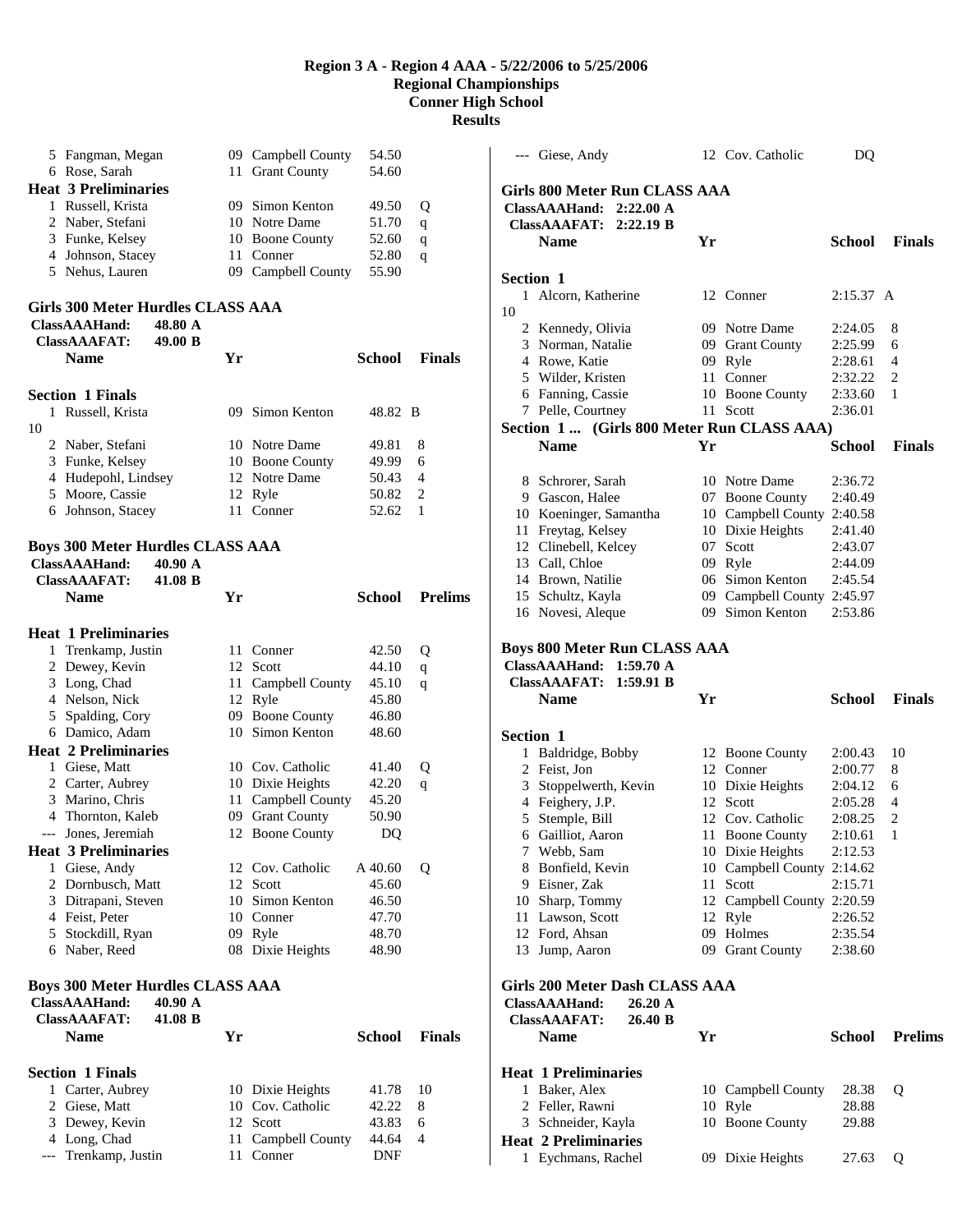| 2 | Buerger, Emily                                               |                    |      | 10 Ryle                | 28.18          | q              |
|---|--------------------------------------------------------------|--------------------|------|------------------------|----------------|----------------|
| 3 | Haley, Brianna                                               |                    |      | 10 Simon Kenton        | 29.88          |                |
|   | 4 Bowers, Morganne                                           |                    |      | 08 Grant County        | 30.20          |                |
|   | <b>Heat 3 Preliminaries</b>                                  |                    |      |                        |                |                |
|   | 1 Ruberg, Michelle                                           |                    |      | 10 Notre Dame          | 27.42          | Q              |
| 2 | Yaeger, Emily                                                |                    |      | 10 Grant County        | 29.18          |                |
|   | 3 Fancher, Allison                                           |                    |      | 11 Conner              | 29.41          |                |
|   | 4 Steffen, Kari                                              |                    |      | 09 Scott               | 30.01          |                |
|   | 5 Kendall, Andria                                            |                    |      | 10 Dixie Heights       | 31.41          |                |
|   | <b>Heat 4 Preliminaries</b>                                  |                    |      |                        |                |                |
|   | 1 Bramladge, Jessica                                         |                    |      | 10 Notre Dame          | 27.57          | Q              |
|   | 2 Sester, Carissa                                            |                    |      | 12 Boone County        | 28.86          | q              |
|   | 3 Carrico, Katie                                             |                    | 09   | Simon Kenton           | 31.31          |                |
|   | Girls 200 Meter Dash CLASS AAA                               |                    |      |                        |                |                |
|   | ClassAAAHand:                                                | 26.20 A            |      |                        |                |                |
|   | <b>ClassAAAFAT:</b>                                          | 26.40 B            |      |                        |                |                |
|   | <b>Name</b>                                                  |                    | Yr   |                        | <b>School</b>  | <b>Finals</b>  |
|   |                                                              |                    |      |                        |                |                |
|   | <b>Section 1 Finals</b>                                      |                    |      |                        |                |                |
| 1 | Bramladge, Jessica                                           |                    |      | 10 Notre Dame          | 26.75          | 10             |
|   | 2 Ruberg, Michelle                                           |                    |      | 10 Notre Dame          | 26.87          | 8              |
|   | 3 Eychmans, Rachel                                           |                    |      | 09 Dixie Heights       | 27.09          | 6              |
|   | 4 Buerger, Emily                                             |                    |      | 10 Ryle                | 28.02          | 4              |
|   | 5 Baker, Alex                                                |                    |      | 10 Campbell County     | 28.15          | 2              |
|   | 6 Sester, Carissa                                            |                    |      | 12 Boone County        | 28.38          | 1              |
|   | <b>Boys 200 Meter Dash CLASS AAA</b>                         |                    |      |                        |                |                |
|   | ClassAAAHand:<br><b>ClassAAAFAT:</b><br>Name                 | 22.70 A<br>22.85 B | Yr   |                        | <b>School</b>  | <b>Prelims</b> |
|   |                                                              |                    |      |                        |                |                |
|   | <b>Heat 1 Preliminaries</b>                                  |                    |      |                        |                |                |
|   | 1 Spencer, Curtis                                            |                    |      | 10 Scott               | 23.60          | Q              |
|   | 2 Draper, Mikah                                              |                    |      | 10 Boone County        | 24.29          | q              |
|   | 3 Popp, Johnny                                               |                    |      | 12 Campbell County     | 24.91          |                |
|   | 4 Kentrup, Chris                                             |                    |      | 10 Simon Kenton        | 25.02          |                |
|   | 5 Rios, Anthony<br><b>Heat 2 Preliminaries</b>               |                    | 11 - | <b>Grant County</b>    | 25.33          |                |
|   | 1 Danneman, Michael                                          |                    |      | 12 Cov. Catholic       | 23.76          |                |
|   |                                                              |                    |      |                        |                | Q              |
|   | 2 Pabst, Eric                                                |                    |      | 11 Holmes<br>10 Conner | 24.49<br>24.91 |                |
|   | 3 Tullius, Michael<br>4 Bagley, Shawn                        |                    |      | 11 Dixie Heights       | 27.91          |                |
|   | <b>Heat 3 Preliminaries</b>                                  |                    |      |                        |                |                |
|   |                                                              |                    |      | 12 Boone County        | 24.17          | Q              |
|   | 1 Gibson, Kyle                                               |                    | 12   | Scott                  | 24.65          |                |
|   | 2 Finn, Kyle<br>3 Maloney, Tim                               |                    |      | 12 Ryle                | 25.07          |                |
|   | 4 Bremer, Tanner                                             |                    | 11 - | Simon Kenton           | 25.36          |                |
|   | 5 Huth, Damen                                                |                    |      | 10 Dixie Heights       | 26.95          |                |
|   | <b>Heat 4 Preliminaries</b>                                  |                    |      |                        |                |                |
|   | 1 Schworer, Adam                                             |                    |      | 11 Cov. Catholic       | 23.90          | Q              |
|   | 2 Lemons, Kerry                                              |                    | 11 - | <b>Grant County</b>    | 24.48          | q              |
|   | 3 Whitaker, Treston                                          |                    |      | 11 Campbell County     | 25.68          |                |
|   |                                                              |                    |      |                        |                |                |
|   | <b>Boys 200 Meter Dash CLASS AAA</b><br><b>ClassAAAHand:</b> | 22.70 A            |      |                        |                |                |

**Name Yr School Finals** 

| 1<br>10   | Dukes, Kortni                                                                 |    | 12 Scott                   | 11:32.98 A     |                |
|-----------|-------------------------------------------------------------------------------|----|----------------------------|----------------|----------------|
|           | 2 Pangallo, Tricia                                                            | 11 | Notre Dame                 | 11:53.56 A     |                |
| 8         |                                                                               |    |                            |                |                |
|           | 3 Kresser, Celia                                                              |    | 10 Notre Dame              | 11:57.39       | 6              |
|           | 4 Crusham, Kayla                                                              |    | 10 Conner                  | 12:36.77       | 4              |
|           | 5 Gonzales, Gabby                                                             |    | 07 Ryle                    | 12:40.89       | 2              |
|           | 6 Parker, Sarah                                                               |    | 08 Grant County            | 12:48.81       | 1              |
|           | 7 Braunwart, Elizabeth                                                        |    | 10 Scott                   | 12:59.52       |                |
|           | 8 Kloenne, Jami                                                               |    | 10 Conner                  | 13:02.66       |                |
|           | 9 Koehler, Sarah                                                              |    | 11 Ryle                    | 13:48.25       |                |
|           | 10 Dreyer, Carolynn                                                           | 07 | Campbell County15:03.49    |                |                |
|           | 11 Webb, Marissa                                                              |    | 09 Simon Kenton            | 16:50.57       |                |
|           | <b>Boys 3200 Meter Run CLASS AAA</b>                                          |    |                            |                |                |
|           | <b>ClassAAAHand:</b><br>$9:51.50 \text{ A}$                                   |    |                            |                |                |
|           | 9:51.66 B<br><b>ClassAAAFAT:</b>                                              |    |                            |                |                |
|           | <b>Name</b>                                                                   | Yr |                            | School         | <b>Finals</b>  |
| Section 1 |                                                                               |    |                            |                |                |
|           | 1 Askin, Blake                                                                |    | 09 Scott                   | 10:13.03       | 10             |
|           | 2 Feist, Jon                                                                  |    | 12 Conner                  | 10:15.18       | 8              |
|           | 3 Smith, Ryne                                                                 |    | 11 Scott                   | 10:21.56       | 6              |
|           | 4 Eldridge, Daniel                                                            |    | 11 Grant County            | 10:21.70       | $\overline{4}$ |
|           | 5 Goetz, Greg                                                                 |    | 11 Cov. Catholic           | 10:35.91       | $\overline{c}$ |
|           | 6 Walters, Matthew                                                            |    | 11 Conner                  | 10:49.31       | 1              |
|           | 7 Harris, Drew                                                                |    | 11 Campbell County10:54.35 |                |                |
|           | 8 Drance, Peter                                                               |    | 11 Boone County            | 11:00.45       |                |
|           | 9 Read, Patrick                                                               |    | 12 Cov. Catholic           | 11:36.07       |                |
|           | 10 Bloom, Nick                                                                |    | 11 Ryle                    | 11:54.71       |                |
|           | 11 Gardella, Eric                                                             |    | 11 Simon Kenton            | 12:02.03       |                |
|           | 12 Sturgeon, Kyle                                                             |    | 09 Dixie Heights           | 12:21.27       |                |
|           | 13 Bloom, Alex                                                                | 07 | Ryle                       | 12:58.79       |                |
|           | 14 Hanhel, Chris                                                              | 09 | Simon Kenton               | 13:55.99       |                |
|           |                                                                               |    |                            |                |                |
|           | <b>Girls 4x400 Meter Relay CLASS AAA</b><br><b>ClassAAAHand:</b><br>4:09.70 A |    |                            |                |                |
|           | <b>ClassAAAFAT:</b><br>4:09.92 B                                              |    |                            |                |                |
|           | Team                                                                          |    | <b>Relay</b>               | <b>Prelims</b> |                |
|           |                                                                               |    |                            |                |                |
|           | <b>Heat 1 Preliminaries</b>                                                   |    |                            |                |                |
| 1         | Campbell County                                                               |    |                            | 4:24.75        | Q              |

1 Spencer, Curtis 10 Scott 23.37 10<br>2 Danneman, Michael 12 Cov. Catholic 23.57 8 2 Danneman, Michael 12 Cov. Catholic 23.57 8 3 Schworer, Adam 11 Cov. Catholic 23.61 6 4 Gibson, Kyle 12 Boone County 24.05 4 5 Draper, Mikah 10 Boone County 24.20 2

**Name Yr School Finals** 

**Girls 3200 Meter Run CLASS AAA** 

**ClassAAAHand: 11:54.80 A ClassAAAFAT: 11:55.04 B** 

**Section 1** 

| ісаг і і генішнагісэ  |                       |     |
|-----------------------|-----------------------|-----|
| 1 Campbell County     | 4:24.75               | - 0 |
| 1) Beck, Sarah 12     | 2) Scott, Abbey 09    |     |
| 3) Dunn, Elizabeth 09 | 4) Baker, Alex 10     |     |
| 2 Boone County        | 4:25.33               |     |
| 1) Brown, Maria 11    | 2) Sester, Carissa 12 |     |
| 3) Braun, Lindsey 11  | 4) Flannery, Colby 11 |     |
| 3 Grant County        | 4:35.73               |     |
| 1) Norman, Natalie 09 | 2) Hall, Chelsea 08   |     |

**Section 1 Finals**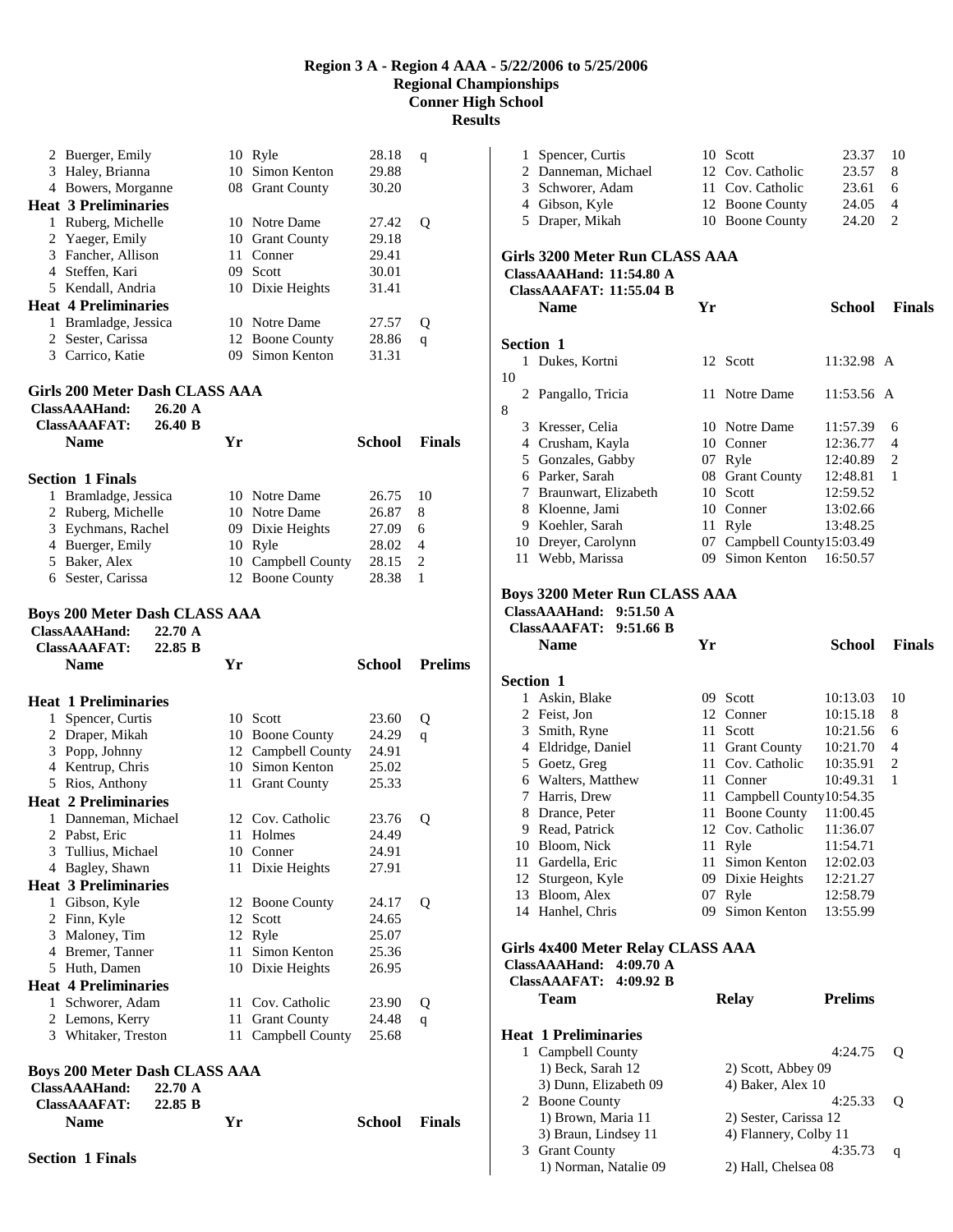|    | 3) Yaeger, Emily 10         | 4) Kinman, Jackie 07     |   |
|----|-----------------------------|--------------------------|---|
|    | 4 Scott                     | 4:41.22                  |   |
|    | 1) Maddox, Jerrica 10       | 2) Sherrard, Jackie 09   |   |
|    | 3) Clinebell, Kelcey 07     | 4) Pelle, Courtney 11    |   |
|    | <b>Heat 2 Preliminaries</b> |                          |   |
|    | 1 Notre Dame                | 4:19.79                  | Q |
|    | 1) Fleming, Julie 09        | 2) Kresser, Celia 10     |   |
|    | 3) Kennedy, Olivia 09       | 4) Board, Jamie 11       |   |
|    | 2 Ryle                      | 4:25.77                  | 0 |
|    | 1) Stephens, Katlyn 08      | 2) Rowe, Katie 09        |   |
|    | 3) McHugh, Rachel 12        | 4) Wetenkamp, Lauren 08  |   |
|    | 3 Simon Kenton              | 4:35.60                  | q |
|    | 1) Ponzer, Alli 08          | 2) Robinson, Ashley 07   |   |
|    | 3) Shearer, Leslie 10       | 4) Profitt, Stephanie 09 |   |
| 4  | Conner                      | 4:39.25                  |   |
|    | 1) Fancher, Allison 11      | 2) Schmoll, LeighAnne 08 |   |
|    | 3) Smith, Kara 08           | 4) Ginn, Ashley 11       |   |
| 5. | Dixie Heights               | 4:40.71                  |   |
|    | 1) Doellman, Lindsey 10     | 2) Gumble, Rachel 10     |   |
|    | 3) Montgomery, Lauryn 10    | 4) Whitaker, Cassie 11   |   |
|    |                             |                          |   |

# **Girls 4x400 Meter Relay CLASS AAA**

**ClassAAAHand: 4:09.70 A ClassAAAFAT: 4:09.92 B** 

|               | Team                    | <b>Relay</b>             | <b>Finals</b>           |                             |
|---------------|-------------------------|--------------------------|-------------------------|-----------------------------|
|               | <b>Section 1 Finals</b> |                          |                         |                             |
|               | 1 Notre Dame            |                          | 4:13.08                 | 10                          |
|               | 1) Ruberg, Michelle 10  | 2) Kennedy, Olivia 09    |                         |                             |
|               | 3) Fleming, Julie 09    | 4) Board, Jamie 11       |                         |                             |
| $\mathcal{L}$ | <b>Boone County</b>     |                          | 4:17.41                 | 8                           |
|               | 1) Brown, Maria 11      | 2) Flannery, Colby 11    |                         |                             |
|               | 3) Braun, Lindsey 11    | 4) Fanning, Cassie 10    |                         |                             |
|               | 3 Ryle                  |                          | 4:22.45                 | 6                           |
|               | 1) Rowe, Katie 09       | 2) Stephens, Katlyn 08   |                         |                             |
|               | 3) McHugh, Rachel 12    |                          | 4) Wetenkamp, Lauren 08 |                             |
|               | 4 Campbell County       |                          | 4:23.98                 | $\overline{\mathcal{A}}$    |
|               | 1) Beck, Sarah 12       | 2) Scott, Abbey 09       |                         |                             |
|               | 3) Dunn, Elizabeth 09   | 4) Baker, Alex 10        |                         |                             |
| 5             | <b>Grant County</b>     |                          | 4:25.78                 | $\mathcal{D}_{\mathcal{A}}$ |
|               | 1) Hall, Chelsea 08     | 2) Parker, Sarah 08      |                         |                             |
|               | 3) Norman, Natalie 09   | 4) Yaeger, Emily 10      |                         |                             |
|               | 6 Simon Kenton          |                          | 4:50.15                 | 1                           |
|               | 1) Ponzer, Alli 08      | 2) Slusser, Kristina 09  |                         |                             |
|               | 3) Shearer, Leslie 10   | 4) Profitt, Stephanie 09 |                         |                             |
|               |                         |                          |                         |                             |

#### **Boys 4x400 Meter Relay CLASS AAA**

| <b>Prelims</b><br>Team<br>Relay                      |   |
|------------------------------------------------------|---|
| <b>Heat 1 Preliminaries</b>                          |   |
| 3:35.43<br>Ryle<br>1                                 | Ő |
| 1) Lawson, Scott 12<br>2) Renner, Chase 12           |   |
| 3) Stockdill, Steven 12<br>4) Barton, Chris 12       |   |
| 3:38.80<br>2. Conner                                 | O |
| 2) Tullius, Michael 10<br>$(1)$ Shipp, Justin $(10)$ |   |
| 3) Rogers, Matthew 09<br>4) Trenkamp, Justin 11      |   |
| 3:43.31<br><b>Boone County</b><br>3                  | q |
| 1) Baldridge, Bobby 12<br>2) Strange, Ryan 10        |   |
| 3) King, Eric 11<br>4) Leonard, Aurelius 11          |   |

|    |                                          | Heat 1 Preliminaries  (Boys 4x400 Meter Relay CLASS AAA |   |
|----|------------------------------------------|---------------------------------------------------------|---|
|    | <b>Team</b>                              | <b>Relay</b><br><b>Prelims</b>                          |   |
|    | 4 Scott                                  | 3:49.32                                                 |   |
|    | 1) Williams, Ethan 10                    | 2) Dewey, Kevin 12                                      |   |
|    | 3) Whitehead, Chris 12                   | 4) Brosmore, Kyle 12                                    |   |
|    | <b>Heat 2 Preliminaries</b>              |                                                         |   |
|    | 1 Covington Catholic                     | 3:32.65                                                 | Q |
|    | 1) Giese, Matt 10                        | 2) Casteneda, Joe 11                                    |   |
|    | 3) Mikhail, Matt 12                      | 4) Cahill, David 11                                     |   |
|    | 2 Campbell County                        | 3:42.45                                                 | Q |
|    | 1) Rawe, Jesse 11                        | 2) Sharp, Tommy 12                                      |   |
|    | 3) Howard, Chandler 09                   | 4) Smith, Jon 12                                        |   |
|    | 3 Dixie Heights                          | 3:44.81                                                 | q |
|    | 1) Krajewski, Tim 09                     | 2) McCown, Nathan 12                                    |   |
|    | 3) Metzger, Randy 11                     | 4) Stoppelwerth, Kevin 10                               |   |
|    | 4 Simon Kenton                           | 3:55.87                                                 |   |
|    | 1) Jones, Logan 10                       | 2) Bremer, Tanner 11                                    |   |
|    | 3) Utz, Tyler 10                         | 4) Rogers, Josh 10                                      |   |
|    |                                          |                                                         |   |
|    | <b>ClassAAAFAT:</b><br>3:29.22 B<br>Team | <b>Finals</b><br><b>Relay</b>                           |   |
|    | <b>Section 1 Finals</b>                  |                                                         |   |
| 1  | <b>Covington Catholic</b>                | 3:28.84 A                                               |   |
| 10 |                                          |                                                         |   |
|    | 1) Smith, Joe 12                         | 2) Casteneda, Joe 11                                    |   |
|    | 3) Cahill, David 11                      | 4) Giese, Andy 12                                       |   |
|    | 2 Conner                                 | 3:36.78                                                 | 8 |
|    | 1) Shipp, Justin 10                      | 2) Feist, Jon 12                                        |   |
|    | 3) Tullius, Michael 10                   | 4) Rogers, Matthew 09                                   |   |
|    | 3 Ryle                                   | 3:37.84                                                 | 6 |
|    | 1) Lawson, Scott 12                      | 2) Renner, Chase 12                                     |   |
|    | 3) Forman, Sam 09                        | 4) Barton, Chris 12                                     |   |
|    | 4 Campbell County                        | 3:40.74                                                 | 4 |
|    | 1) Howard, Chandler 09                   | 2) Rawe, Jesse 11                                       |   |
|    | 3) Sharp, Tommy 12                       | 4) Smith, Jon 12                                        |   |
|    | 5 Dixie Heights                          | 3:53.68                                                 | 2 |
|    | 1) Krajewski, Tim 09                     | 2) Britton, Mike 08                                     |   |
|    | 3) Stoppelwerth, Kevin 10                | 4) Huth, Damen 10                                       |   |
|    |                                          |                                                         |   |
|    |                                          | Women - CLASS AAA - Team Rankings - 18 Events Scored    |   |
|    |                                          |                                                         |   |

|    | 1) Notre Dame       | 185.5 |
|----|---------------------|-------|
| 2) | Ryle                | 72    |
|    | 3) Boone County     | 68    |
|    | 4) Simon Kenton     | 58    |
|    | 5) Conner           | 48    |
|    | 6) Campbell County  | 35    |
| 7) | Scott               | 34    |
|    | 8) Dixie Heights    | 26.5  |
|    | <b>Grant County</b> | 22    |

| Men - CLASS AAA - Team Rankings - 18 Events Scored |                       |     |
|----------------------------------------------------|-----------------------|-----|
|                                                    | 1) Covington Catholic | 176 |
|                                                    | 2) Scott              | 92. |